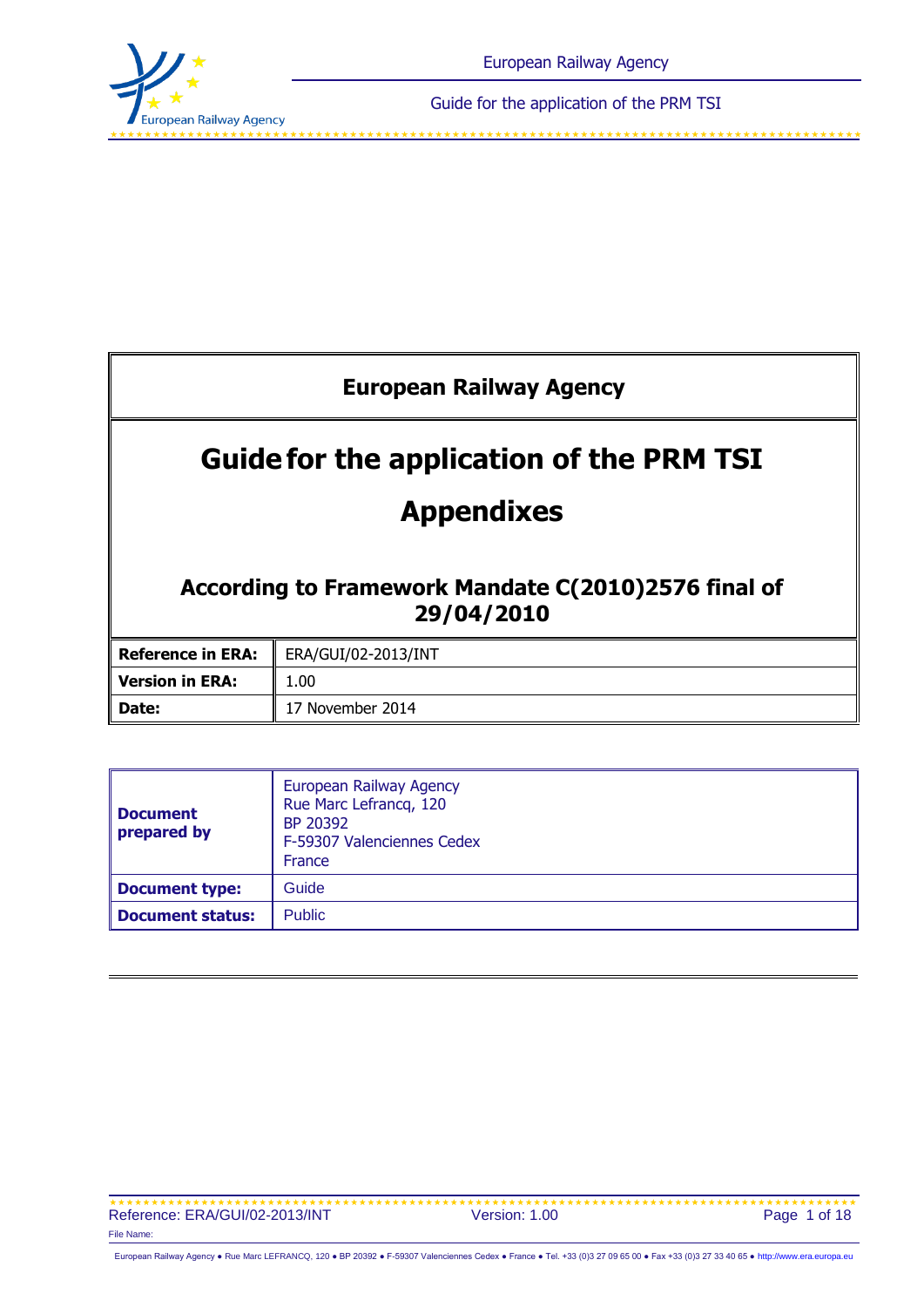

#### *Amendment record*

| <b>Version</b><br>date | Author(s) | <b>Version</b> | <b>Section</b><br>number | <b>Modification description</b> |
|------------------------|-----------|----------------|--------------------------|---------------------------------|
| 17/11/2014             | ERA IU    | .00            | All                      | First publication               |

 Reference: ERA/GUI/02-2013/INT File Name: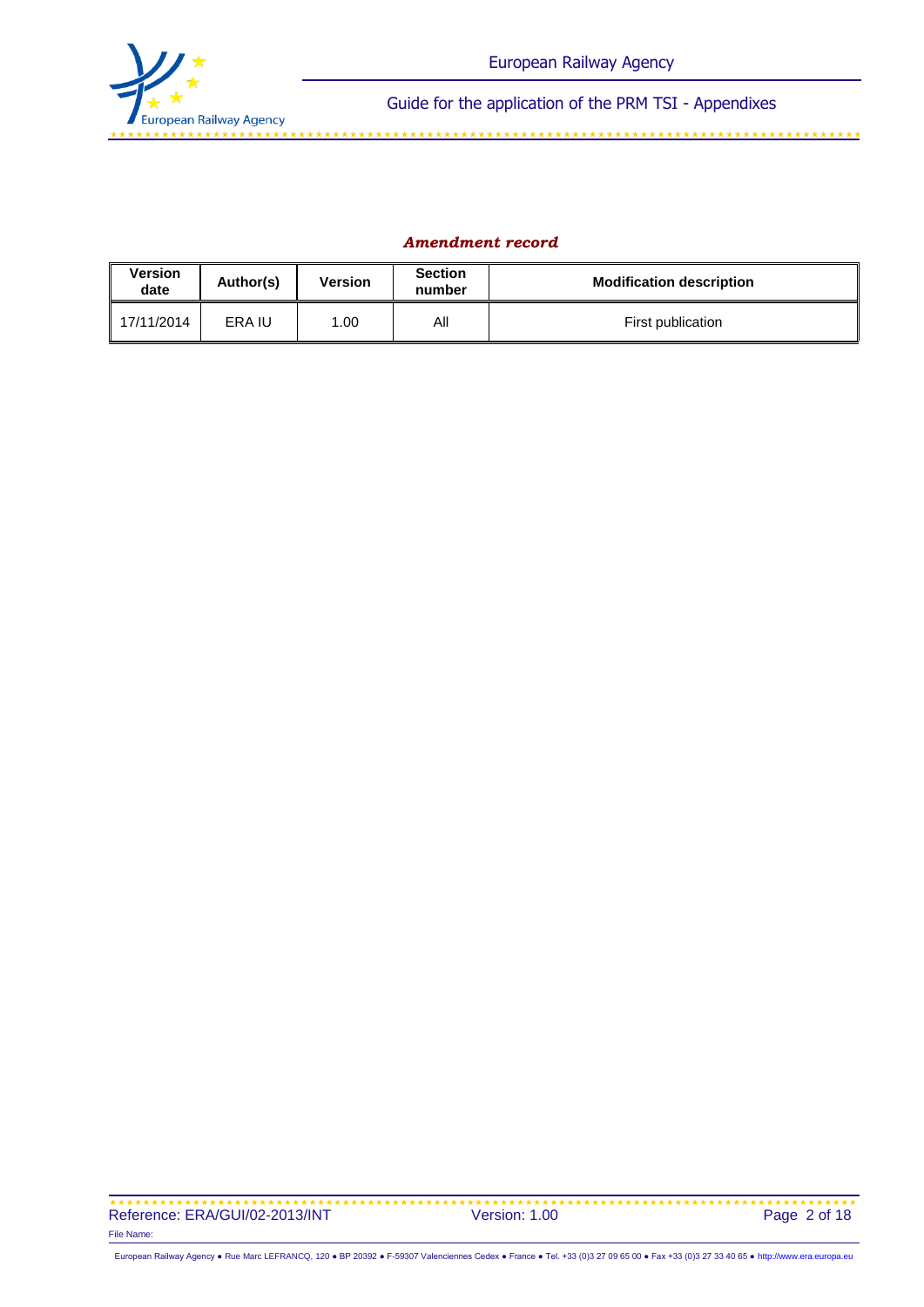

#### **APPENDIX 1: EXAMPLES TO ILLUSTRATE THE "EQUIVALENCE" OF NATIONAL STANDARDS WITH EUROPEAN OR INTERNATIONAL STANDARDS.......................... 4**  $Quantile of Devting Dloce (4.2.1.1)$

| $\overline{1}$ . |  |
|------------------|--|
| 2.               |  |
| 3.               |  |
| 4.               |  |
| 5.               |  |
|                  |  |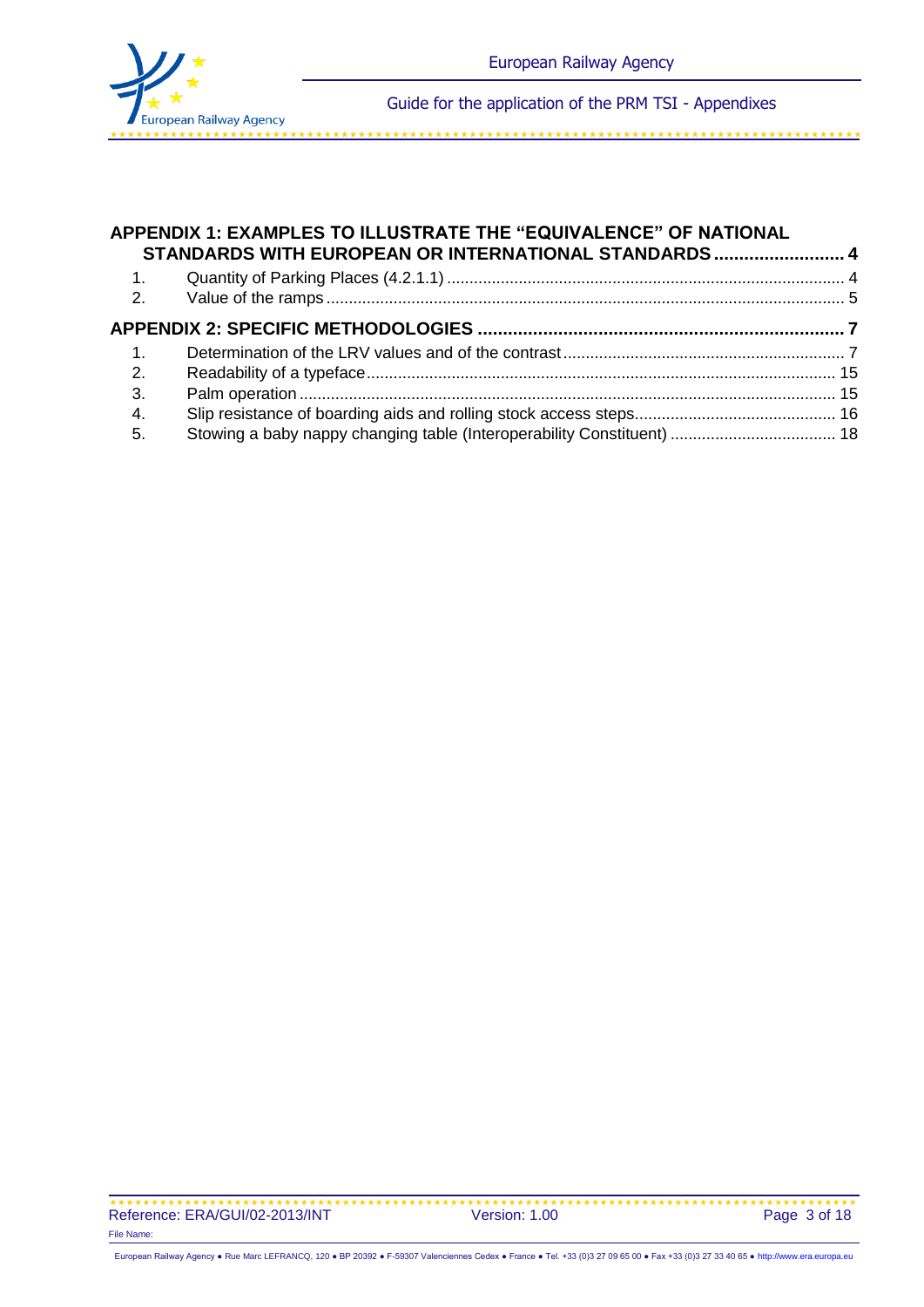

#### 

## **Appendix 1: Examples to illustrate the "equivalence" of national standards with European or International standards**

### **1. Quantity of Parking Places (4.2.1.1)**

*(1) Where a station specific parking area exists, there shall be sufficient and adapted parking spaces reserved for persons with disabilities and persons with reduced mobility eligible to utilise them at the nearest practicable position, within the parking area, to an accessible entrance.*

The requirement to be fulfilled is the provision of a sufficient number of adapted parking places. Being a parameter of the second category, this requirement can be satisfied by an International standard and by other standards as expressed in point 2.3.1.

Regarding the quantity of parking spaces, ISO 21542:2011 requires:

*"If no national requirements or regulations are available, the following minimum requirements concerning the number of parking places shall apply:*

- *a minimum of 1 accessible designated parking space should be provided in every parking area,*
- *up to 10 parking spaces: 1 designated accessible parking space,*
- *up to 50 parking spaces: 2 designated accessible parking spaces,*
- *up to 100 parking spaces: 4 designated accessible parking spaces,*
- *up to 200 parking spaces: 6 designated accessible parking spaces,*
- *over 200 parking spaces: 6 designated accessible parking spaces + 1 for each additional 100."*

For example, the French regulation (Annexe 8 of the Circulaire Interministerielle n° DGUHC 2007-53 of 30<sup>th</sup> of November 2007) requires the following quantity to be provided:

*"Adapted parking places shall represent a minimum of 2% of the total number of places for the public. The minimum number of adapted places is rounded up to the superior value. Above 500 places, the minimum number, which shall not be lower than 10, is determined by a "Municipal Arrêté" (i.e regulated by the City)."*

In the UK, the Code of Practice about Accessible Train Station Design for Disabled People, published by the Department for Transport (version 2 from September 2010) quotes the British Standard BS 8300, § 4.2.1.4:

*"The number of designated disabled persons' parking spaces will depend on the overall capacity of the car park. The minimum number of spaces designated for disabled motorists must be 5 per cent of the total capacity of the car park.*

*In addition to this 5 per cent of capacity, a minimum of one space should be provided per employee who is a disabled motorist."*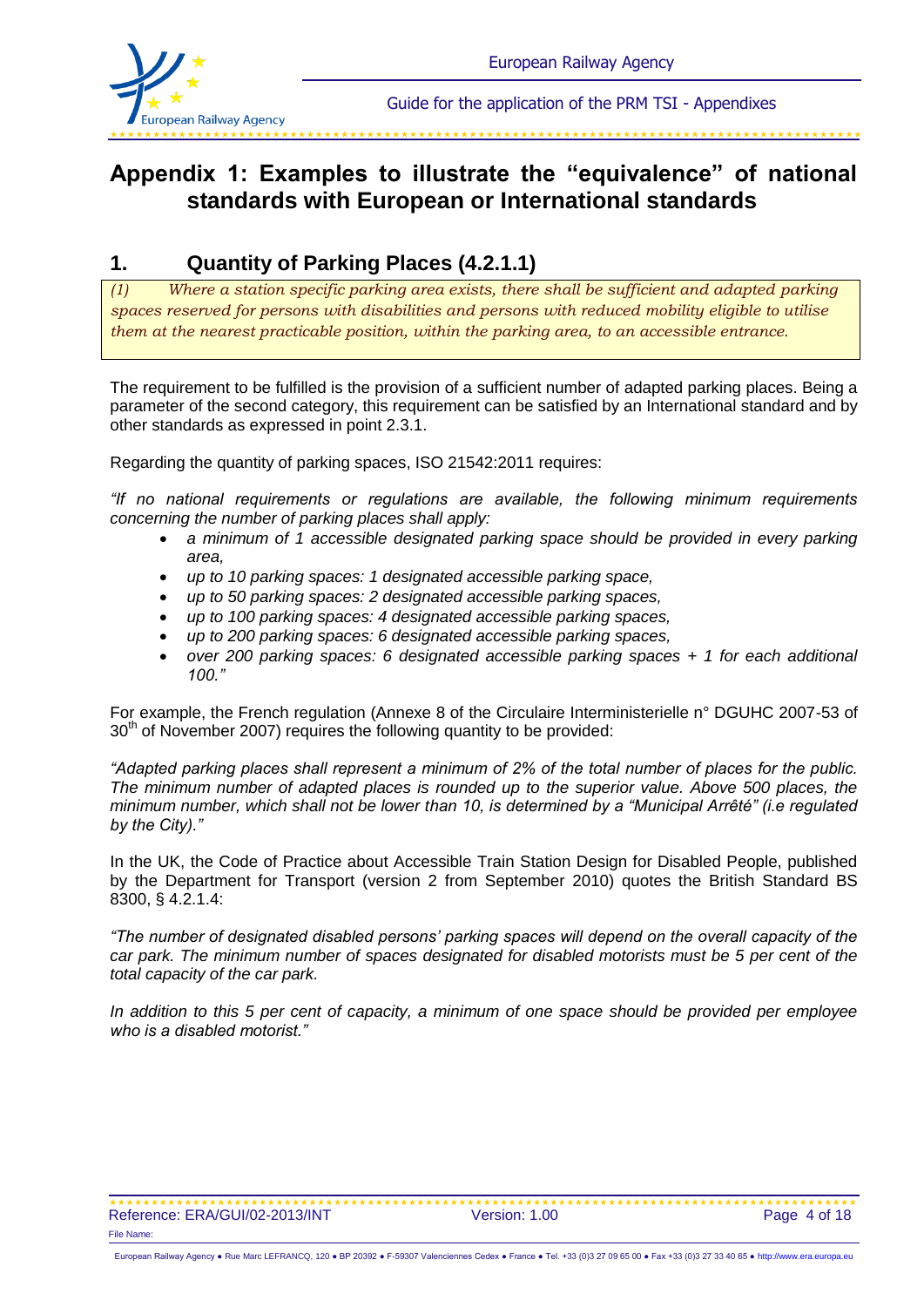

The table below summarizes the quantity of adapted parking places to provide according to each of the standards:

| Number of parking | Quantity of adapted places |                                       |                                          |  |  |  |
|-------------------|----------------------------|---------------------------------------|------------------------------------------|--|--|--|
| places            | ISO 21542                  | French<br>legislation                 | <b>British</b><br>code<br>of<br>Practice |  |  |  |
|                   |                            |                                       | for<br>(places<br>the<br>public only)    |  |  |  |
| 10                | 1                          | 1                                     | 0.5                                      |  |  |  |
| 50                | $\overline{2}$             | 1                                     | $\overline{2}$                           |  |  |  |
| 80                | 4                          | $\overline{2}$                        | 4                                        |  |  |  |
| 100               | 4                          | $\overline{2}$                        | 5                                        |  |  |  |
| 150               | 6                          | 3                                     | 7.5                                      |  |  |  |
| 200               | 6                          | 4                                     | 10                                       |  |  |  |
| 400               | 8                          | 8                                     | 20                                       |  |  |  |
| 600               | 10                         | 10<br>more<br>or<br>(City regulation) | 30                                       |  |  |  |

Obviously, the number of adapted parking places is not identical when calculated according to the three different standards. However, all solutions should be considered equivalent because they define a minimum quantity of adapted parking places to be provided: reasons why the French Regulation results in a lower number of places than ISO 21542 while the British Code of Practice results in a higher number need not to be examined as long as these National rules commonly apply to other car parks than station car parks.

For that reason, the point 3.1 of this guide mentions that "the equivalence only consists in a demonstration that the rule or standard is already commonly applied in railway /station infrastructure or other public areas or that it is mandatory by legislation."

Also, this example illustrates the clarification provided in point 2.3.1 of this guide: "National/regional/local standards can only be applied on the territory they cover": it is not the intention of the PRM TSI to allow cherry picking between all national/regional/local standards applicable in Europe; such cherry picking would be detrimental to the harmonisation at national or local level.

### **2. Value of the ramps**

*(3) Ramps shall be installed for persons with disabilities and persons with reduced mobility* 

| Reference: ERA/GUI/02-2013/INT | Version: 1.00 | Page 5 of 18 |
|--------------------------------|---------------|--------------|
| File Name:                     |               |              |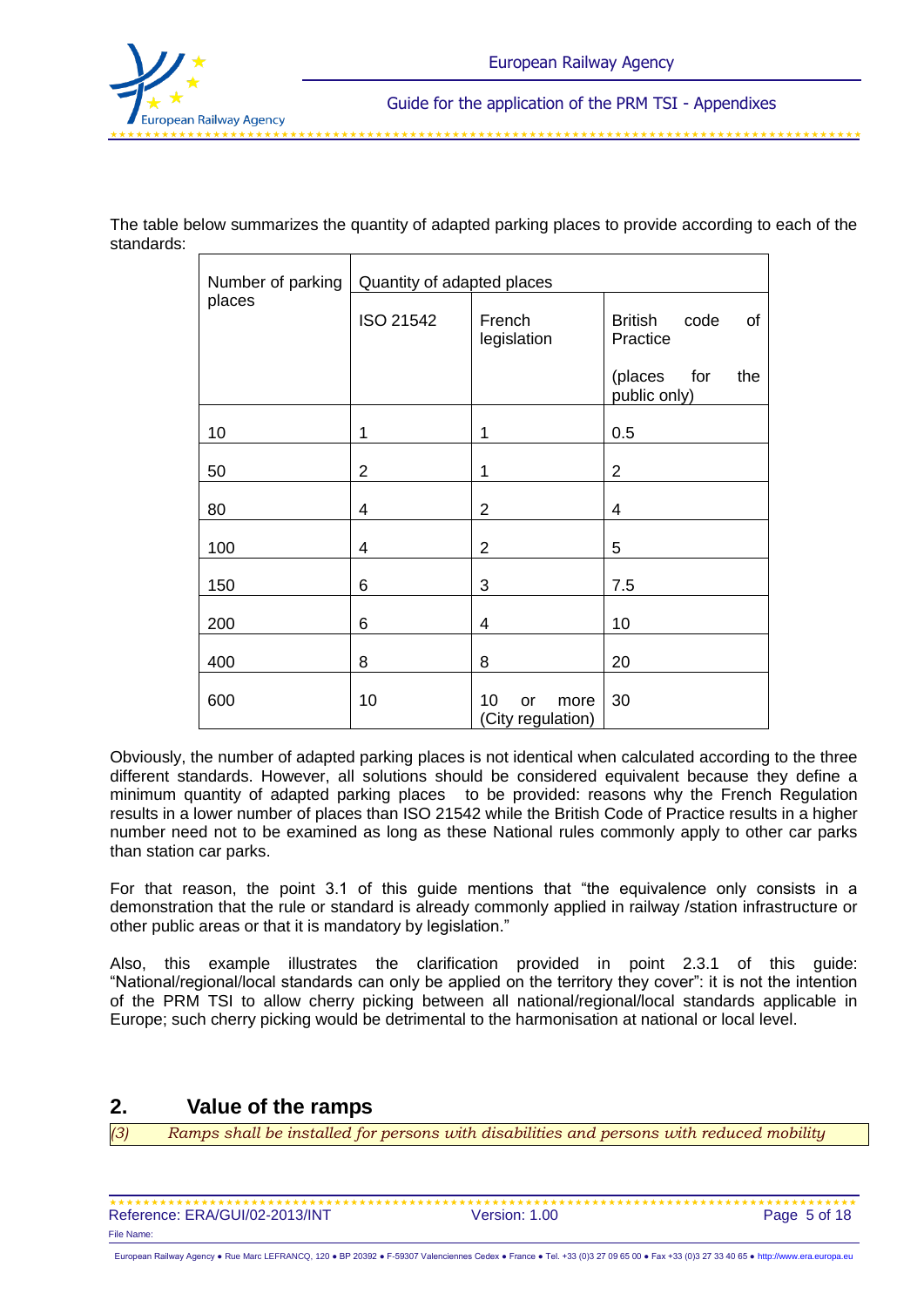

*unable to use stairs where lifts are not provided. They shall have a moderate gradient. A steep gradient is allowed for ramps on short distances only.*

The ISO 21542 authorizes several gradients from 5% to 12.5%, and for each gradient authorizes a maximum length between two landings (no landing required for a 5% gradient, one landing every 600mm for a 12.5% gradient).

The French Regulation already cited authorizes a gradient of 5% with a landing every 10m, 8% with a landing every 2m and 10% with a landing every 500mm.

The Règlement Grand-Ducal of 25th January 2008 modifying the text from 23rd November 2001 from Luxembourg, relative to the accessibility to public buildings authorizes a gradient of 6% with a landing every 6m,

The British code of Practice already cited authorizes several gradients from 5% to 8.3%, and for each gradient authorizes a maximum length between two landings (10m between landings for a 5% gradient, and 2m between landings for a 8.3% gradient).

The Swiss standard (SN 640238) points out: for straight ramps with a slope of more than 6% a landing is required after a vertical height of 2,00m to 2,50m. Ramps to rail platforms need normally short ramps without landings (because of the safety for passengers waiting on the platform to reduce the part of the platform with narrow/small dimensions). A landing is required when the direction of the ramp is changing  $\geq 90^\circ$ .

These examples, which are not exhaustive, illustrate again the equivalence of technical solutions for the fulfilment of the requirement. They are all acceptable, even if resulting in different ramps.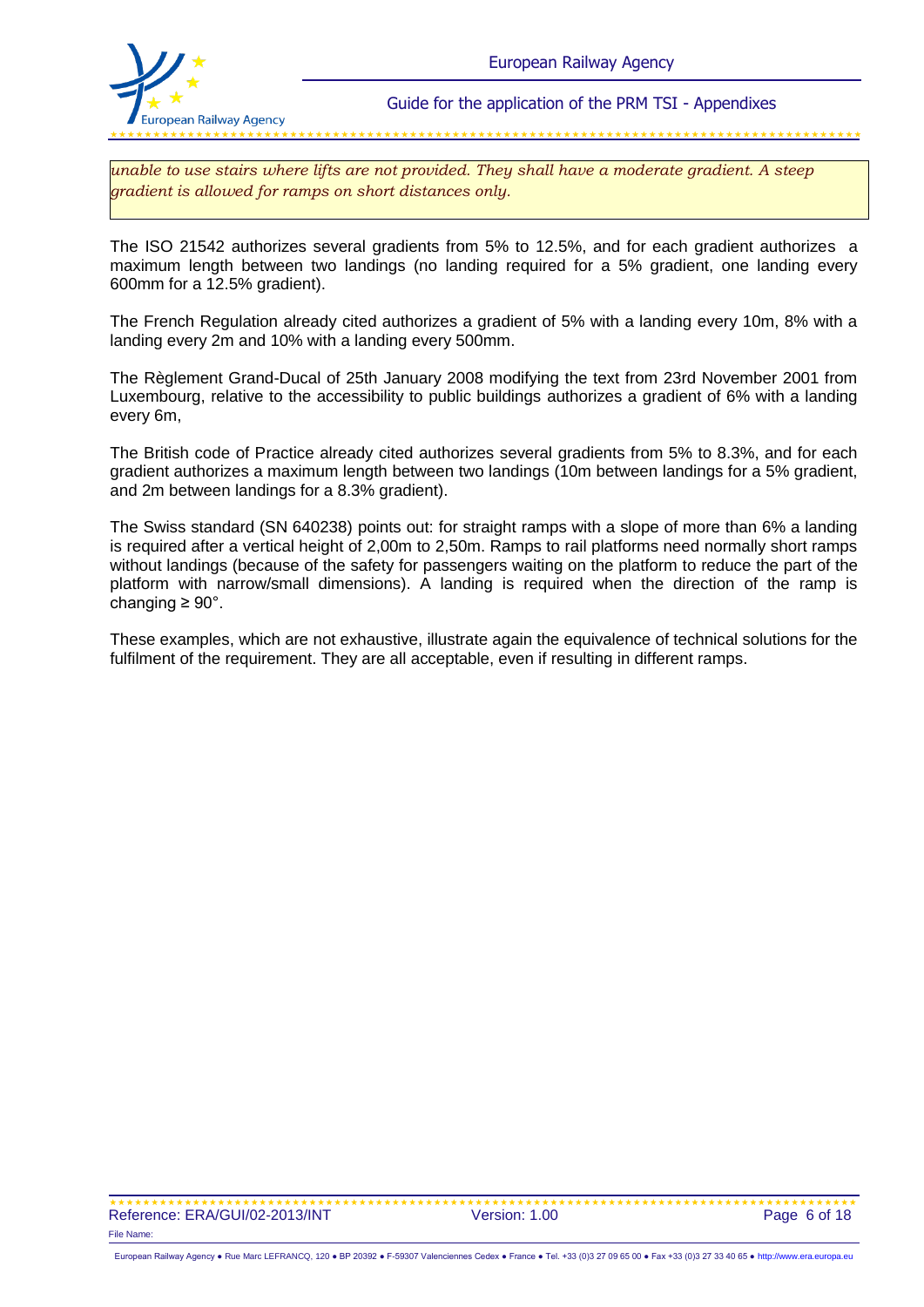

#### 

# **Appendix 2: Specific methodologies**

### **1. Determination of the LRV values and of the contrast**

When applying colour to two adjacent surfaces, to provide sufficient contrast, the contrast between the colours shall be determined by the light reflectance value, the hue and by the chromatic value of each.

For the purposes of this methodology "Contrast" is to be assessed by the diffused light reflectance value, but can be enhanced by variation in hue and chroma.

### **1.1 Establishing LRV values**

#### **Method of establishing LRV value if the specification of the colour IS known**

If the materials chosen are from a colour system that defines the LRV values of any given colour (e.g. NCS) or have a previously confirmed LRV value (following testing) then these are used when calculating the contrast.

Define colours for all items, surfaces, materials, etc. where contrast is required existing known LRV values shall be used.

#### **Method of establishing LRV value if the specification of the colour IS NOT known**

The method of test is applicable to:

- opaque paint coatings and paint systems, including those that cause extreme angular dependences of reflected light and those that have a surface texture of < 2 mm;
- opaque coverings including those that cause extreme angular dependences of reflected light, and those that have an unyielding texture of  $< 2$  mm;
- opaque coverings with a yielding pile, e.g. carpet;
- opaque materials, including those that cause extreme angular dependences of reflected light, and those that have a texture of < 2 mm, e.g. finished metals;
- opaque materials coated with non-opaque coatings or coverings, e.g. timber door coated with a wood stain, including those that:
	- o cause extreme angular dependences of reflected light;
	- $\circ$  have a texture of  $\lt 2$  mm:
- multi-coloured surfaces;
- ordinary materials.

The method of test is not suitable for the following surfaces:

 thermochromic; photochromic; retroreflecting; fluorescent; phosphorescent; surfaces involving electrical power for light emission; self-luminous characteristics or for free-standing, non-opaque materials, e.g. glass and clear plastic for curved surfaces.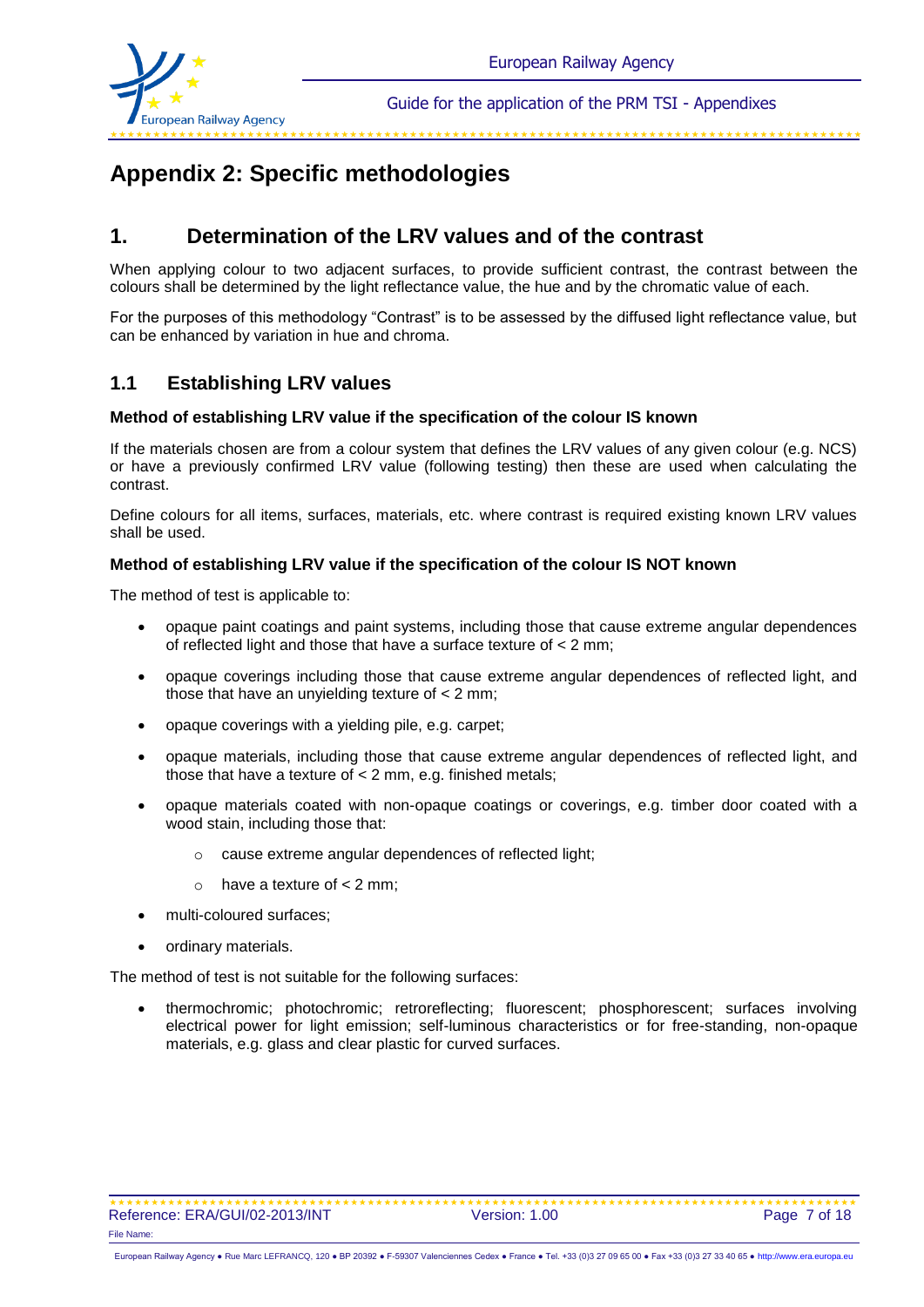

#### Apparatus

A sphere-type spectrophotometer shall be used, capable of measuring LRV to a precision compatible with the reproducibility of 1 unit % E CIE L\*a\*b\**<sup>1</sup>* .

This is termed "instrument" within this standard. The instrument shall have a spectral range capable of measuring the LRV of a specimen at 16 wavelength points spaced at 20 nm wavelength intervals from 400 nm across the visible spectrum. The instrument shall be capable of measuring a 10° visual field (Y10 or the 10° standard colorimetric observer).

The differences between the LRVs obtained from the 10° standard colorimetric observer and the 2° standard colorimetric observer (Y2) (CIE 15:2004) are generally minor. An LRV obtained from the 2° observer can be up to 1 point higher and for strong yellows up to 4 points higher.

The measured LRVs are affected by the geometric relationships between the measuring equipment geometry and the specimen, therefore a specific geometry is required. The instrument shall be designed such that a correctly positioned specimen is irradiated uniformly from all directions within the hemisphere bounded by its plane. The instrument aperture shall be delimited by the area over which the receiver senses flux rather than the area illuminated. Radiation reflected at the sampling aperture shall be evaluated uniformly at all directions within 5° of the axis of the collection beam. The axis of the reflected beam shall be 8° off the normal of the centre of the specimen plane in which the specimen is placed during measurements. The reduction in sphere efficiency due to specimen absorption shall be corrected to produce a linear output.

The  $d/8^{\circ}$  shape of the instrument makes it applicable for high-gloss surfaces as well as matt surfaces. A spectrophotometer designed to meet the same conditions as 7.2 but with the light path reversed is permitted. Where a single beam integrating sphere is used, the treatment of the outputs needs to include a correction for the reduction in sphere efficiency caused by specimen absorption. Without such a correction the instrument shall give a non-linear output.*<sup>2</sup>*

This is generally representative of a phase of daylight with a correlated colour temperature of approximately 6 500 K.

Measurement area shall be at least 7 mm diameter compatible with that provided by commercially available spectrophotometers.

The measurement area allows the LRV of solid colour surfaces and surfaces having a fine coloured pattern to be determined.

#### Preparation of test specimens

Three specimens shall be selected as being representative of the surface for the test. Where there is variability in the colour of the three specimens, then nine specimens shall be selected.*<sup>3</sup>*

The surface of the specimens shall be clean and representative of the surface of the material. There shall be no pressure marks on, or foreign matter attached to, the surface of the specimens to be tested. Plastic or painted specimens require no specimen preparation but shall be clean. Prior to starting the test, specimens that are sensitive to stroking shall be brushed with a clothing brush, once against the grain, where the specimen would appear darker, and then once with the grain, where the specimen would appear lighter and more homogeneous in structure. Cut pile carpets shall be brushed with a clothing brush in the direction of the natural pile lay before measurement.*<sup>4</sup>*

l

<sup>1</sup> *See CIE Colorimetry 15:2004*

<sup>2</sup> *Standard illuminant, CIE D65, (as defined in CIE 15:2004.)*

<sup>3</sup> *Variability in the colour of the three specimens occurs where the difference between the highest and lowest LRV is W4*

<sup>4</sup> *Surfaces that are not sensitive to stroking do not need to be pre-treated in this way.*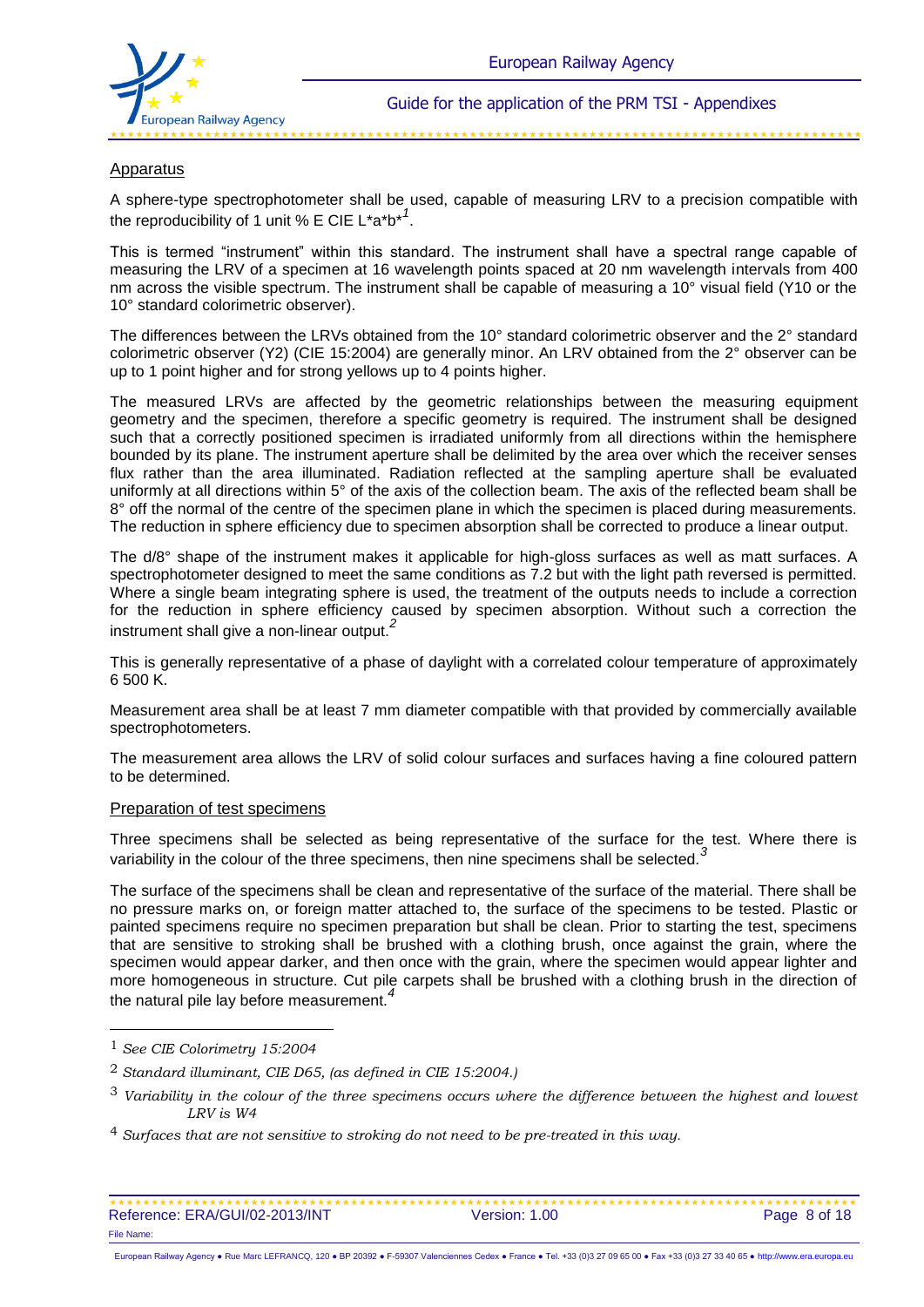

Prior to starting the test, all specimens shall be held between an observer and an unobstructed patch of sky seen through a north-facing window glazed with clear glass. Any specimens that are light permeable, or nonopaque, shall not be measured.

Where there is concern with regard to the stability of the colour and appearance of a specimen over the period of the test, the specimen shall be tested in accordance with measurement requirements of the appropriate European or National Standard for the material as represented by the specimen.*<sup>5</sup>*

Specimens shall be large enough to extend beyond the measurement area of the instrument.

#### Procedure

The manufacturer's recommendations for monitoring the instrument performance and maintenance shall be followed.

The instrument shall be switched on and have been allowed sufficient time for stabilization in accordance with the manufacturer's recommendations. Where applicable, it shall be ensured that the instrument has sufficient battery voltage and capacity to undertake the required measurements.

Select the measurement conditions required for calibration of the instrument being used as follows <sup>6</sup>:

- wavelength range and interval;
- size of aperture;
- specular component included;
- standard illuminant type;
- where there is choice of % UV, select 100 % UV.

The instrument shall be calibrated in accordance with the manufacturer's recommendations.

During the use of the instrument, repeat the calibration at regular intervals in accordance with the manufacturer's recommendations.

Where appropriate, re-calibration may be required at regular intervals during measurements.

#### Test

l

The sequence to be followed may vary from one instrument to another, but shall include the following steps.

- the specimen shall be determined to be opaque, using the method shown above;
- the method of preparation and presentation of the specimens shall be selected;
- if the instrument conditions required to measure the specimen are not those used during the calibration, adjust to comply with the calibration requirements;
- measure the LRV of the specimen in accordance with this standard, using CIE Tristimulus Y10, Illuminant D65 and the 10° colorimetric observer;
- all measurements shall be taken with the instrument using even pressure without deforming the specimen.

<sup>5</sup> *For textiles the stability of the colour and appearance of a specimen is defined in BS EN ISO 105-B05 and BS 8475.*

<sup>6</sup> *The sequence to be followed varies between different instruments*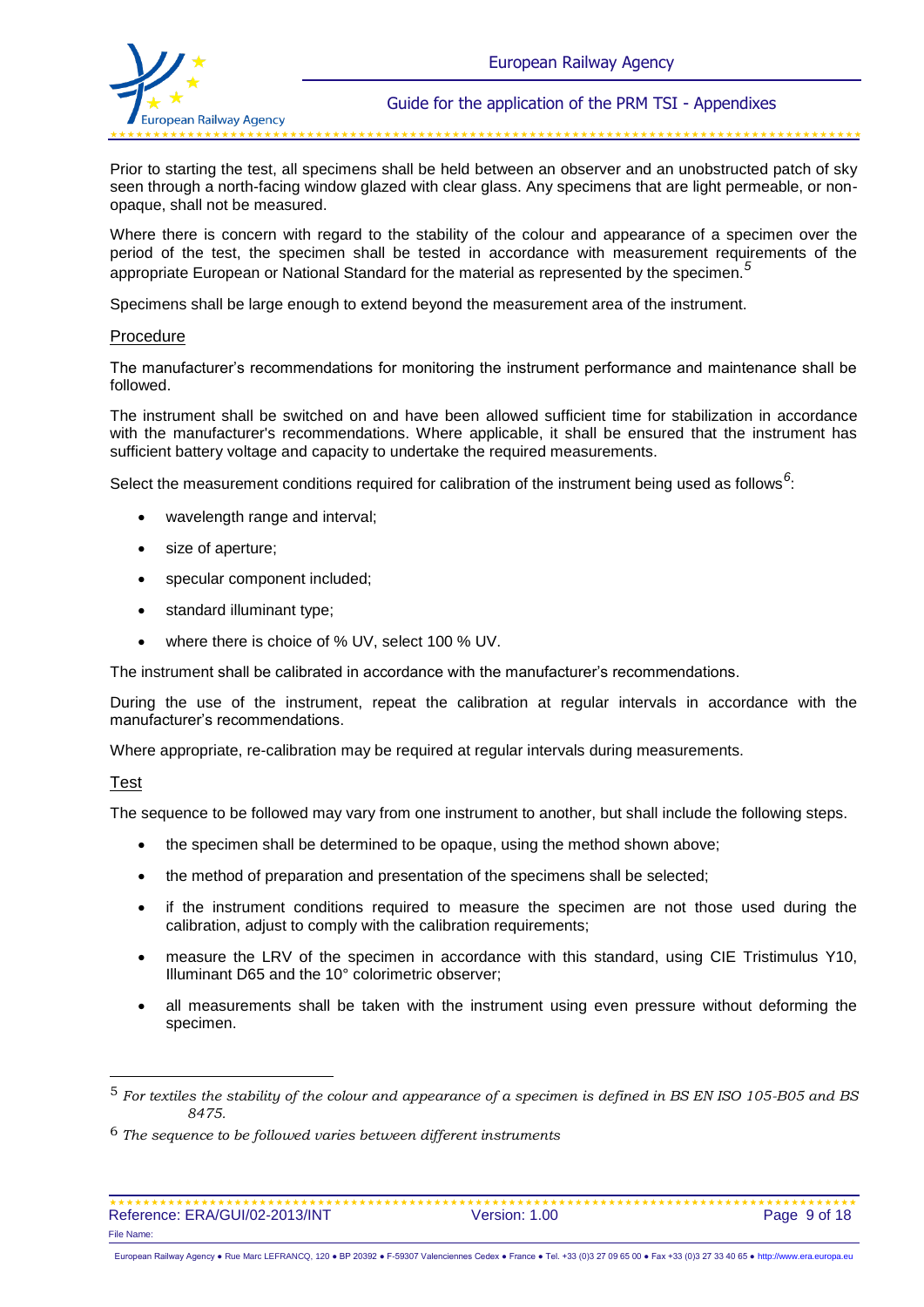

When selecting the measuring points, they shall be distributed over the entire surface of the specimen.

- the measuring points for specimens that have a texture or surface structure shall be distributed over the surface so as to ensure that all differences in surface texture or structure are measured;
- the specimens shall be measured on a measurement grid as shown in Figure 8.
- for specimens which do not have a patterned or textured surface a specimen size of a minimum 150 mm  $\times$  100 mm shall be used. LRV measurements shall be taken at the centre points of a 75 mm  $\times$ 75 mm grid that covers the surface of the specimen, as shown in Figure 8b.
- for multi-coloured specimens where areas of the surface are composed of different uniform colours, which when viewed from a distance of 3 m remain distinct areas of colour, the LRV shall be measured as follows. At least four measurement points shall be located on each distinct area of colour. Following the first measurement at each measurement point the instrument shall be turned 90° three times and measurements taken after each 90° turn. The results of each measurement shall be recorded and the average LRV for each area of distinct colour determined.

The average LRV (LRVav) for the overall specimen is given by:

• LRVav =  $[(LRVav1 \times A1) + (LRVav2 \times A2) + (LRVavn \times An)]/A$ 

#### Where:

- LRVav = average LRV of the overall specimen (CIE Y10)
- LRVav1 = average LRV of distinct colour "1" of the specimen (CIE Y10)
- $\bullet$  A1 = area of distinct colour "1" (m2)
- LRVav2 = average LRV of distinct colour "2" of the specimen (CIE Y10)
- $\triangle$  A2 = area of distinct colour "2" (m2)
- LRVavn = average LRV of the last distinct colour "n" on the specimen (CIE Y10)
- An = area of the last distinct colour "n" (m2)
- $\bullet$  A = total area of specimen (m2).

The area of the specimen is to be either 0,202 5 m2 for a 450 mm x 450 mm specimen or 0.81 m2 for a 900 mm × 900 mm specimen.

Where the surface comprises many small colour specks or chips which, when viewed from a distance of 3 m, assume the appearance of one slightly varying colour, the average LRV (LRVav) is found in accordance with 6.2.2.4.

Measurements on general surfaces, including carpet specimens, shall be taken on specimens of a minimum size of 450 mm x 450 mm where the nature of the pattern is such that a specimen size of these dimensions is fully representative of the pattern. LRV measurements shall be taken at the 9 centre points of each of the 150 mm × 150 mm area grids which cover the surface of the specimen, by placing the measurement point at the centre of equal areas of the specimen surface, as shown in Figure 8a).

Following the first measurement at each measurement point the instrument shall be turned 90° three times and measurements taken after each 90° turn. The results of each measurement shall be recorded and the average LRV (LRVav) for the specimen determined.

Where patterns on surfaces cannot be fully represented by a specimen of this size (450 mm x 450 mm) then a specimen size of 900 mm × 900 mm shall be used and the LRV measurements shall be taken at the 36 centre points of each of the 150 mm  $\times$  150 mm grid, set out to place the measurement point at the centre of equal areas of the specimen surface.

| Reference: ERA/GUI/02-2013/INT | Version: 1.00 |
|--------------------------------|---------------|
| File Name:                     |               |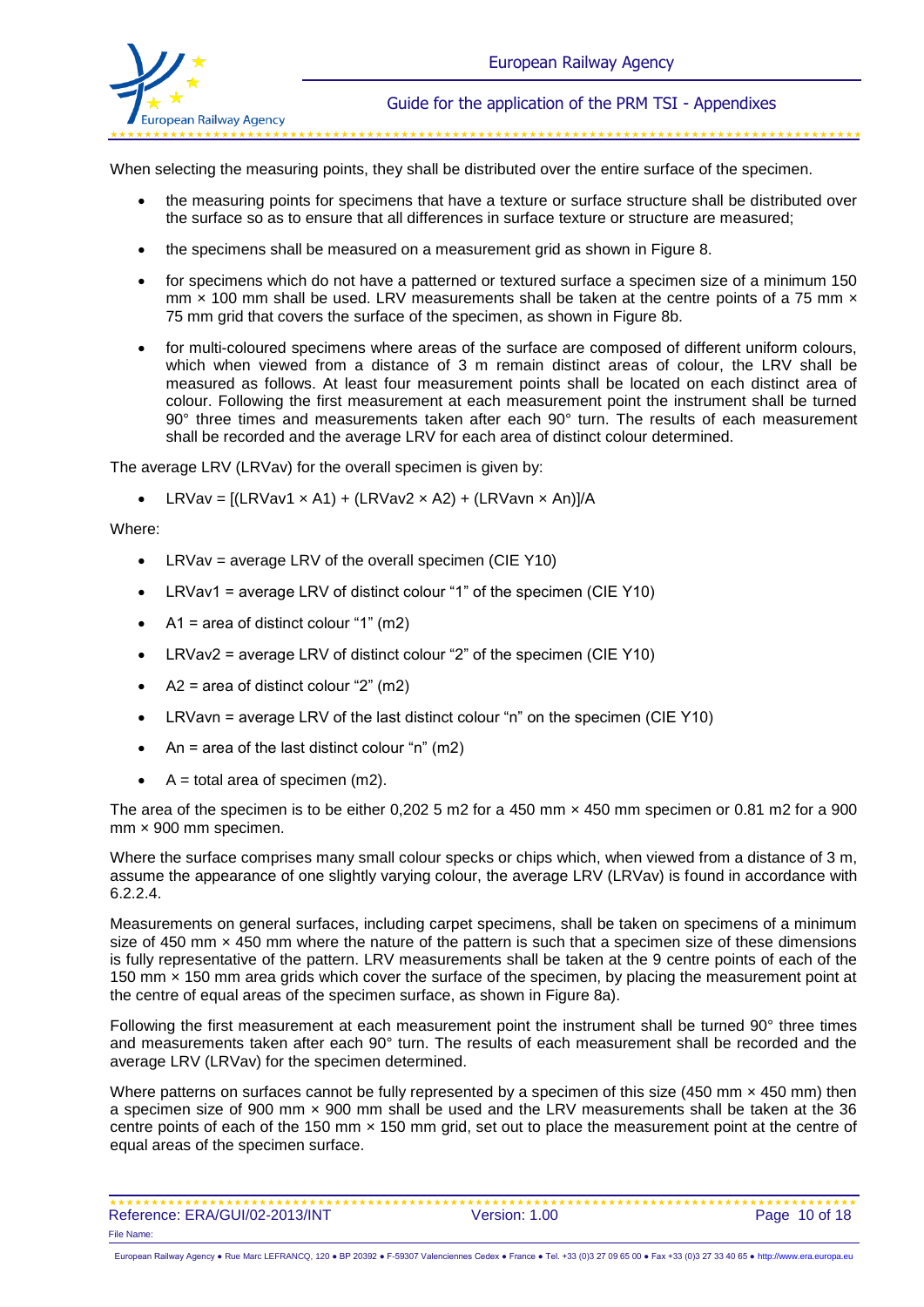

#### Dimensions in millimetres



a) Measurement grid for  $450 \times 450$  mm specimens



b) Measurement grid for  $100 \times 150$  mm specimens



c) Typical paint samples (150 mm × 100 mm) Figure 8 Measurement grids for specimens

#### Expression of results

The instrument shall, either independently or with additional software and hardware, calculate the LRV, which is the CIE Tristimulus Y10 value.

| Reference: ERA/GUI/02-2013/INT | Version: 1.00 | Page 11 of 18 |
|--------------------------------|---------------|---------------|
| File Name:                     |               |               |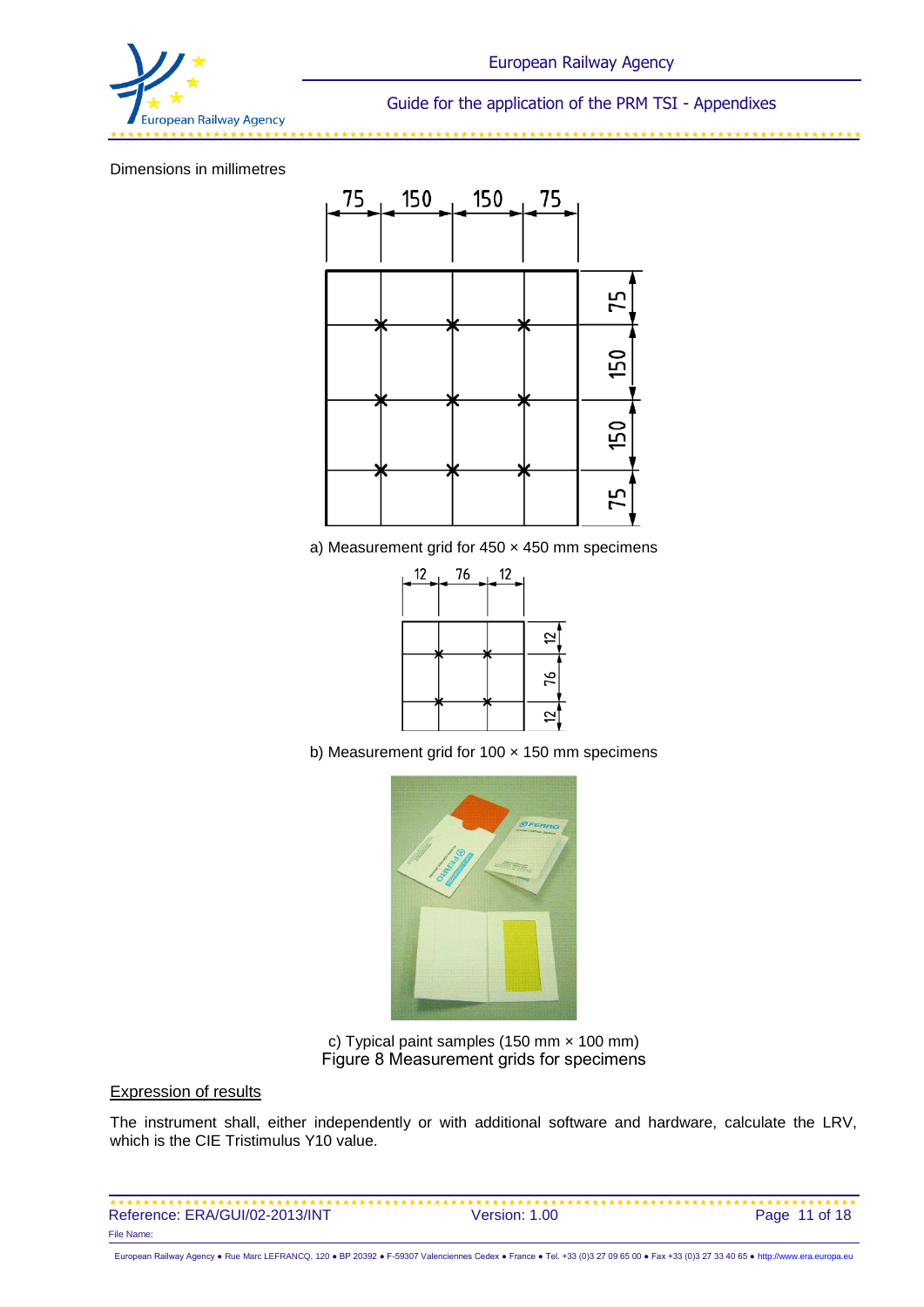

Additionally the x10, y10 of the colour shall be calculated. Output and record the LRV as required.

#### Test report

The results of all the LRV measurements for the specimen surface shall be reported in a way that enables the LRV difference between two visually adjacent surfaces to be readily determined. The test report shall contain at least the following information:

- the reference to this application guide;
- name of organization carrying out the test;
- date of test;
- the specimen identification details:
- the number of specimens measured:
- the method of specimen preparation used;
- identification of the instrument used including, where appropriate, manufacturer, model, serial number and optical geometry;
- details of the conditions of test;
- measurement area and observer angle:
- description of specimen including CIE Y10, x10, y10 colour identification;
- description of additional feature, e. g. texture, gloss or grain;
- size of specimen used in the test;
- LRV measurements for all measurement points;
- average LRV (LRVav) measurement for each specimen and the range of measured LRVs;
- for multi-coloured specimens the average LRV for the overall specimen (LRVav) and the average LRV for each of the distinct colours on the specimen;
- any deviations from the specified procedures.

In the test report inclusion of a visual record of the specimen, e. g. a photograph or scan is useful.

### **1.2 Specific assessment criteria for stainless steel**

Stainless steel has many unique properties that make it a desirable material for handrail, grab rail and grab pole applications but as it is a reflective surface it has had problems with consistency when measuring and can gives a variance in excess of 5 points. The following condition shall then be considered when assessing stainless steel:

 Stainless steel in all other applications than the specific situation specified in 7.2 shall meet the contrast requirement to its background in accordance with the assessment/measuring methodology above and shall be assessed with an increased difference of 35 points (0,35) to ensure that the variance in readings doesn't drop below 30 points.

### **1.3 Method of assessing contrast with LRV values established**

The contrast shall be assessed using Figure 9 which has been derived from the following:

| Reference: ERA/GUI/02-2013/INT | Version: 1.00 | Page 12 of 18 |
|--------------------------------|---------------|---------------|
| File Name:                     |               |               |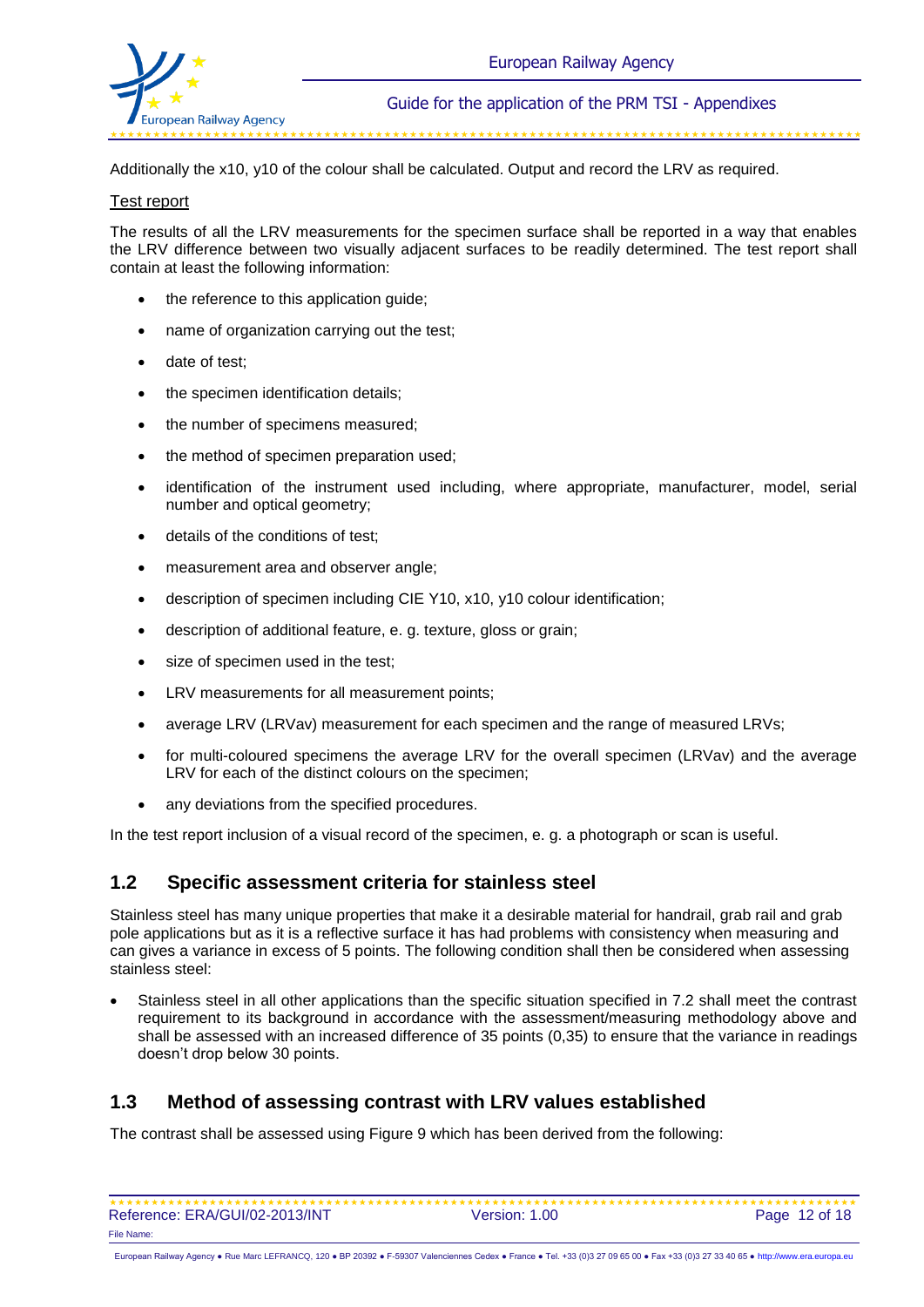

1) TSI/DIN formula up to a point then 30 points constant with an initial 10 point minimum difference for non flooring finishes;

2) Flooring finishes uses the lines derived from the formula from 0 up to the 30 point difference point on the graph (this is required due to the degradation of a flooring material with use or wear).



#### **Key**

'a' LRV values that intersect in this area do not achieve an acceptable contrast level

'b' LRV values that intersect in this area achieve an acceptable contrast level

'c' LRV values that intersect in this area achieve an acceptable contrast level ONLY if the material being assessed is a flooring material

x the LRV of the object L0

y the LRV of the background or adjacent surface Lh

Figure 9: Acceptable and not acceptable contrast chart

The contrast measured value shall be maintained in normal operation and not just when assessed as new. Therefore when reviewed at type test etc. the selected materials chosen to deliver requirements shall be demonstrated to have suitable properties that make them fit for purpose, e.g. decals shall be UV stable and colour fast as applicable to the relevant application. ISO 17398 shall be used when assessing the durability of signage and decals.

### **1.4 Specific requirements for signage**

When the LRV values for the parts of the sign are known then the simple calculation based on 0.6 minimum is all that is required. It is accepted that the areas marked 'b' in the following diagram correspond to the fulfilment of this requirement..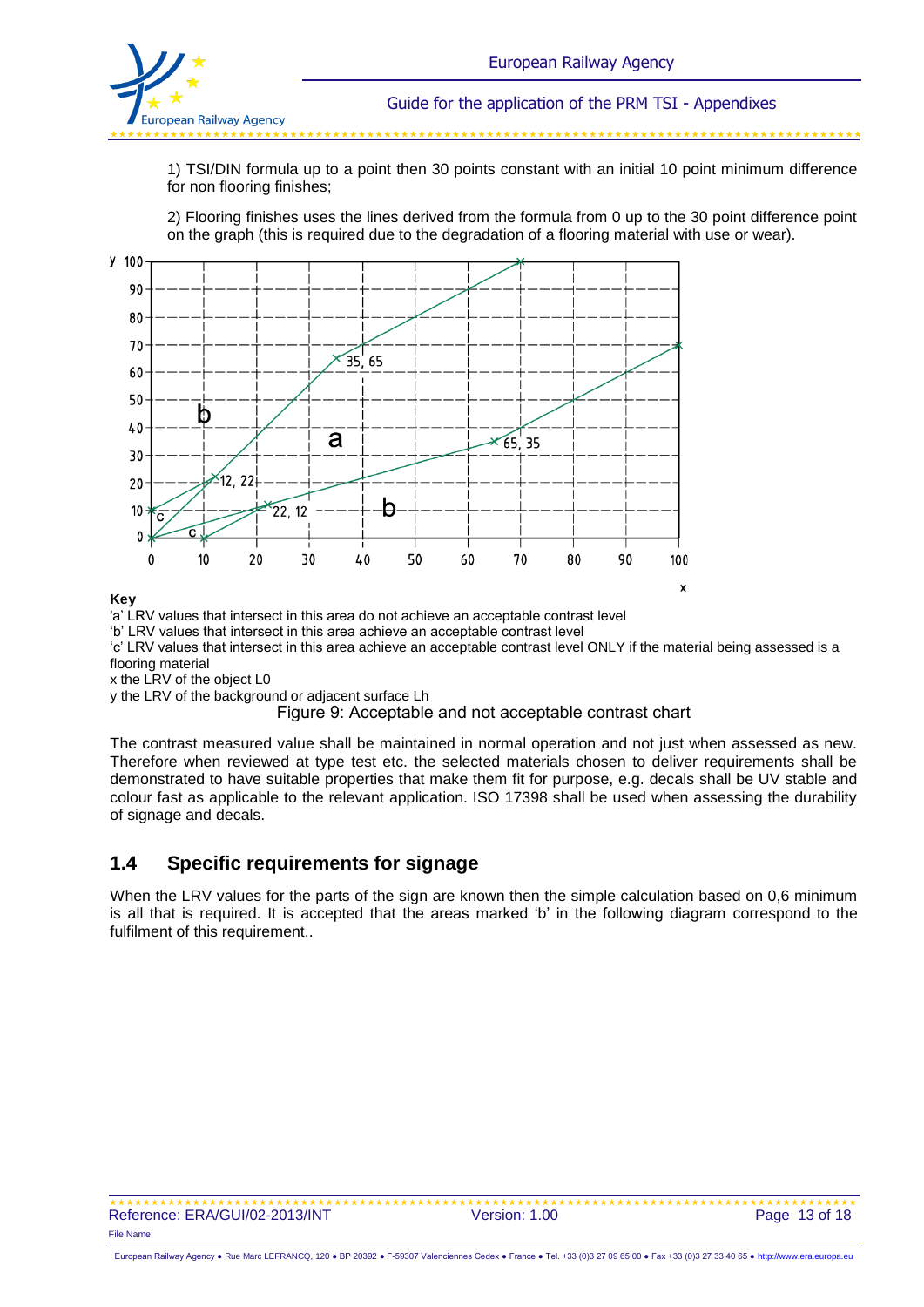



a' LRV values that intersect in this area do not achieve an acceptable contrast level 'b' LRV values that intersect in this area achieve an acceptable contrast level x the LRV of the background or adjacent surface Lh y the LRV of the character Lc (number, letter or symbol)

Figure 10: Contrast for signage

### **1.5 Specific requirements for displays**

As above when the relevant criteria from the electronic displays is known then the simple calculation based on 0,6 minimum is all that is required.

The criteria that are pertinent to this assessment are:

- 1) visual acuity of 0,3 shall be the assumed minimum with a recommended 0,1;
- 2) reading distance range, height and angle range of the display, height the eye points shall be assumed to be 1,5 m above the floor;
- 3) ambient light limits;
- 4) luminance of the display and reflection of the screen (including the protective housing/cover/ glass);
- 5) character heights (quantity of information and size of display are key consideration when defining the character height).

Points 1 to 5 can be assessed independently to the installation (e.g. under laboratory conditions) except point 3 which is dependent on the installation so can only be defined as a set of limits under which a display is acceptable.

### **1.6 Self-contrast**

Visual bands consisting of two separate colours that have a minimum difference in LRV of 60 points can be considered to be adequate to achieve contrast against varying lighting conditions and backgrounds.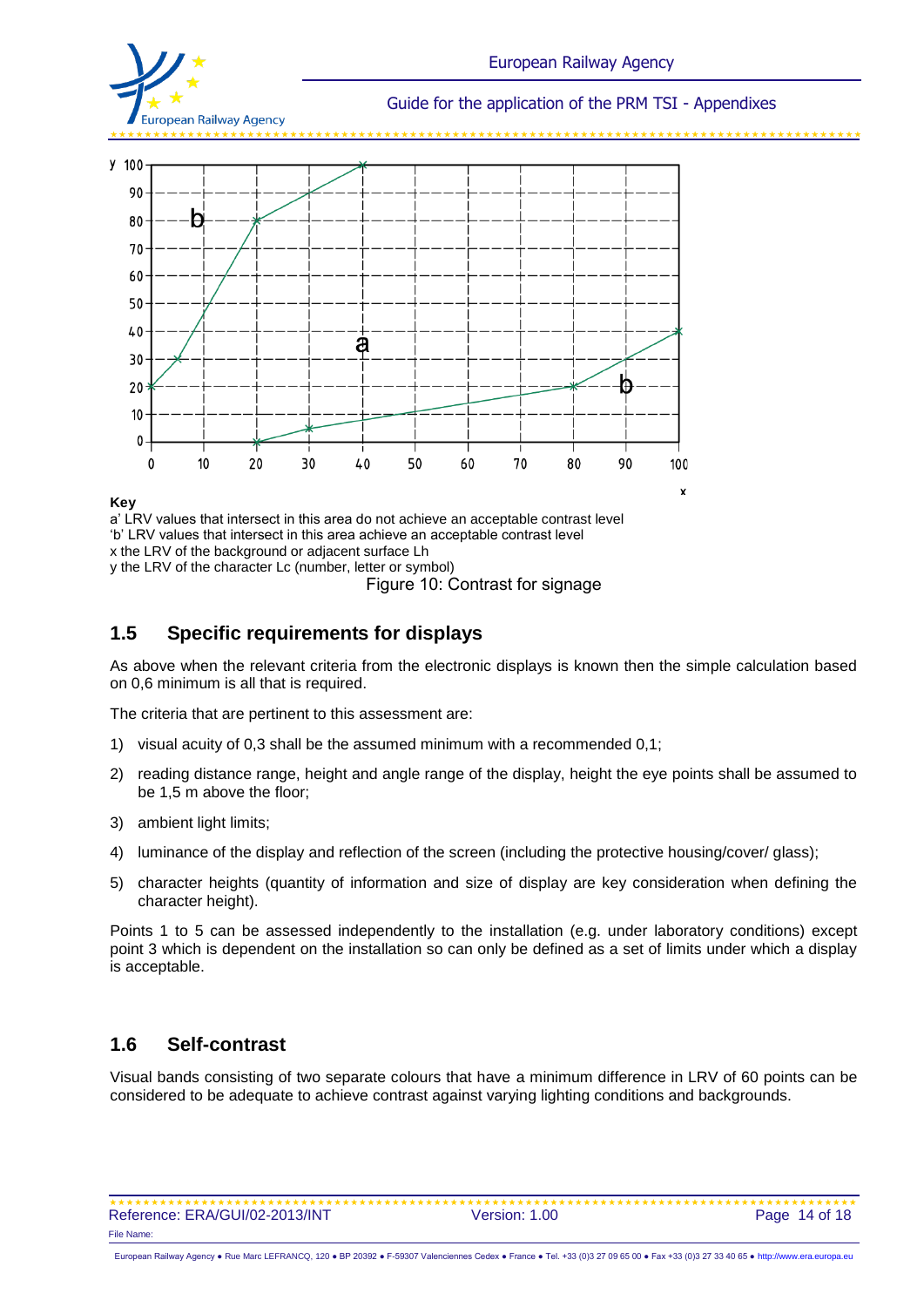

Regarding stainless steel grab-poles, grab-rails and handrails (including bends in that rail or pole) the use of stainless steel with a surface finish of K300 to K500 is sufficient for the item to be considered as a self contrasting pole (when the lighting is in accordance with the requirements of the TSI).

### **2. Readability of a typeface**

Written information should use Sans Serif fonts, in mixed case (i.e. not in capital letters only). Descenders (i.e. part of any of the characters g, j, p, q or y which protrudes below the level of the baseline as shown in the figure below) and ascenders (i.e. part of any of the characters b, d, f, h, i, j, k, l or t which protrudes above the x-height of the characters as shown in the figure below) should not be compressed. Descenders should have a minimum size ratio of 20% to the upper case characters.





### **3. Palm operation**

A palm operated device is a device operable by the palm or any part of the hand in its working position, not requiring fingers to be unclenched

The design need is that passengers with painful conditions, which affect their joints such as arthritis, may be unable to exert any force with the tip of a single finger and they are likely to experience discomfort or pain if they do. Many will not be able to unclench their fingers to do this or perform any pulling action.

Assessment of palm operation of a control device can be done by pulling or pushing the device depending on its normal mode of operation with a clenched fist or hand (without extending fingers) as per the definition above.

The following figure represents a device that can be used to represent a clenched fist when assessing any need to pull or push a control, control device or component. The representative clenched fist will be manufactured from aluminium and attached to a force meter for the tests.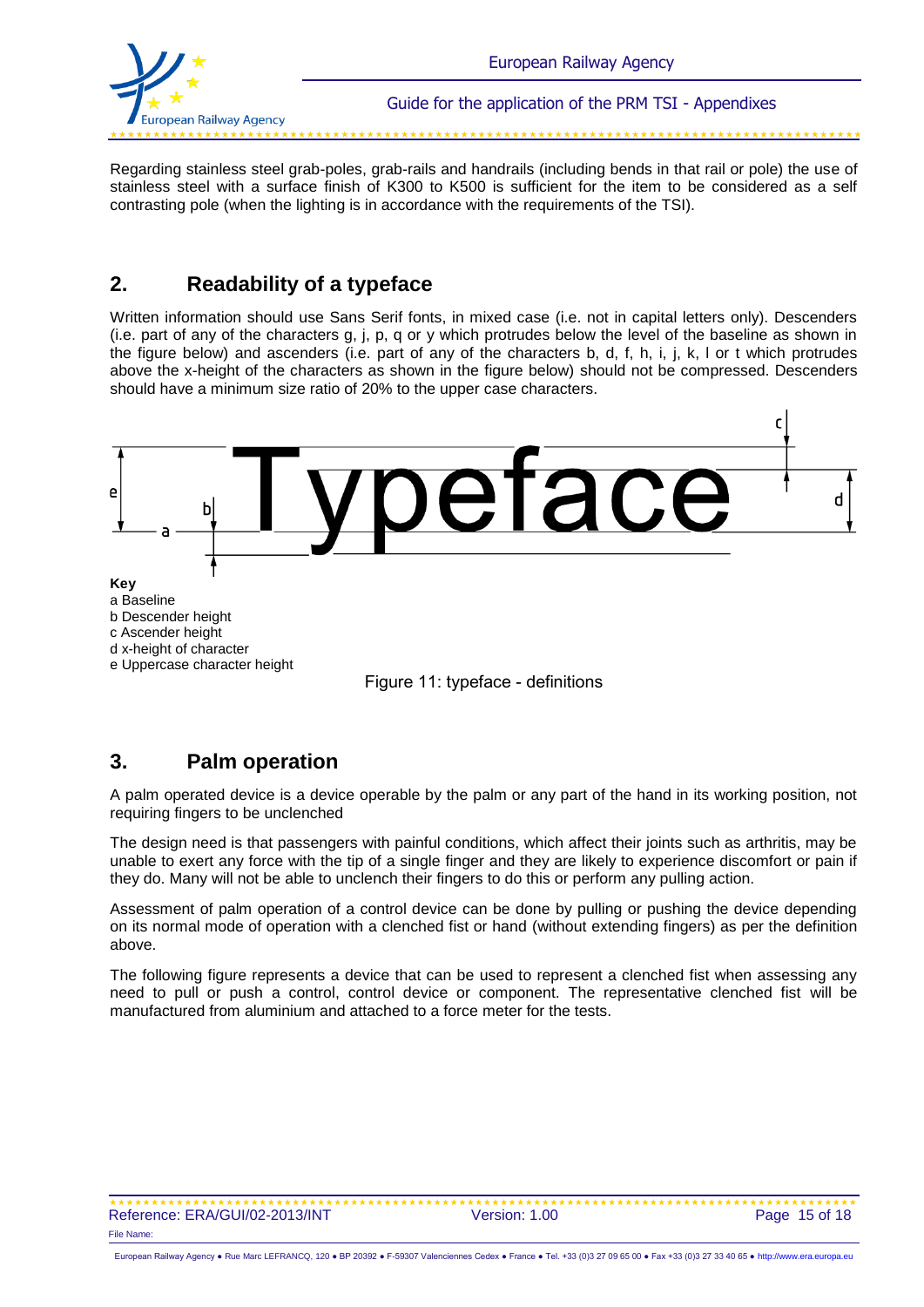



Figure 12: clenched fist device attached to a force meter

### **4. Slip resistance of boarding aids and rolling stock access steps**

This test method is to determine the slip resistance of the surface of entrance steps, separate, attachable or integral, ramps and lifts.

### **4.1 Preparation and procedure**

- 1. Place the step (separate, attachable or integral) in an horizontal position  $\pm 2^{\circ}$  (3,5 %) (See Figure below);
- 2. Carry out the test at an ambient temperature of 15 °C  $\pm$  10 °C;
- 3. Roughen the surface of the rubber sole of the friction test piece once before each test by placing it on a sheet of grade 60 to 63 emery paper and pull it, at a constant rate of (150  $\pm$  10) mm/s, a distance of 300 mm across the surface of the emery paper;
- 4. Spray evenly the top surface of the tread to be tested with a minimum of 1 l of drinking water immediately prior to carrying out procedures 5) and 6);
- 5. Place the friction test piece upon the step;
- 6. Apply a horizontal force of 150 N for approximately 10 s, using a load cell, to the friction test piece during which there shall be no visually discernible movement of the friction test piece;
- 7. The above procedure 5) and 6) shall be carried out as many times as necessary to test the complete surface of the tread(s) of the step(s).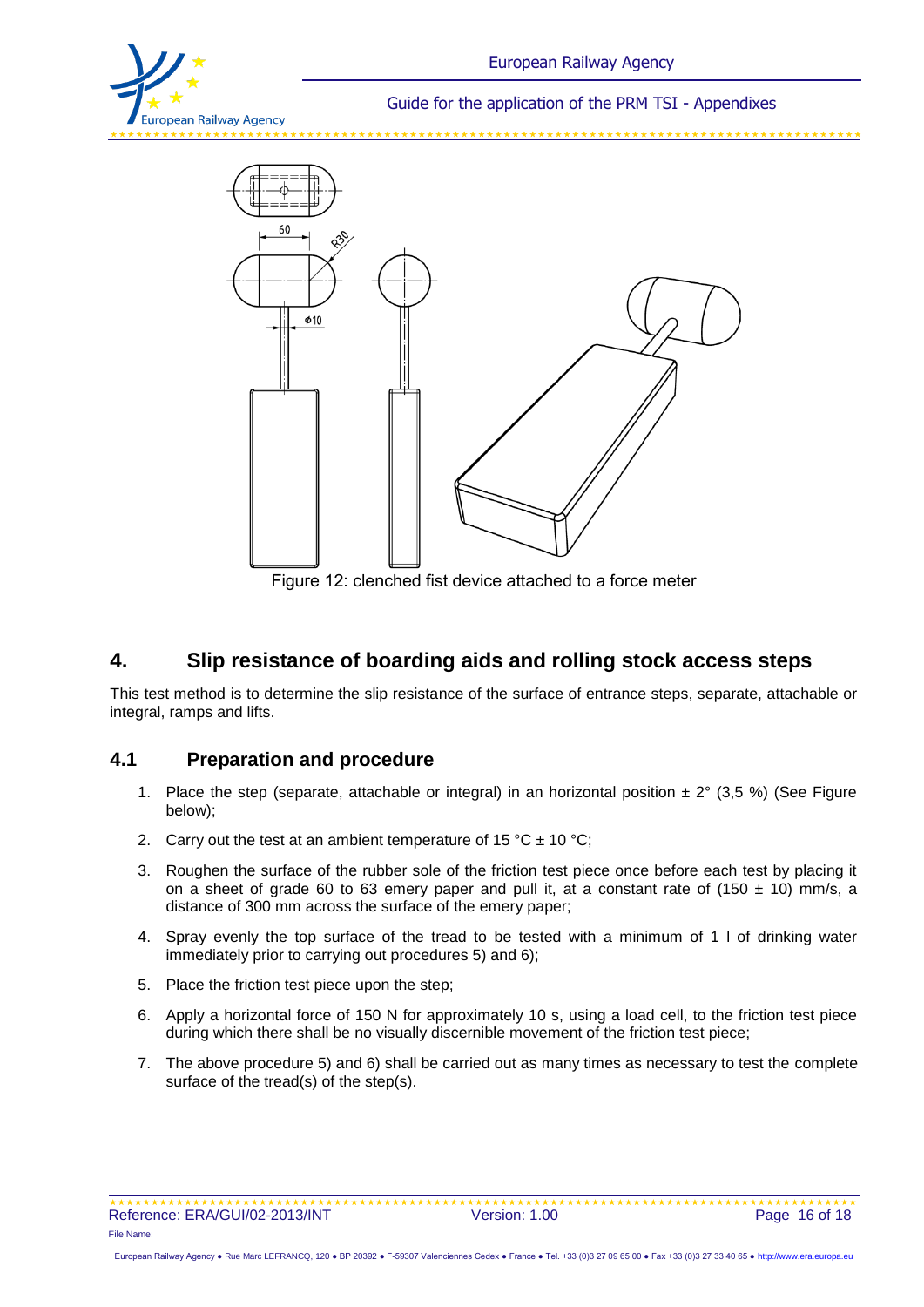







1 Friction test piece

Figure 13: Friction Test Piece shown on an external or moveable step and an integral step

### **4.2 Expression of results**

The item under assessment shall be considered to have passed the test and, in case of a rolling stock, for its step(s) to be suitably slip resistant in accordance with the requirements if during the test there was no visually discernible movement of the friction test piece.

### **4.3 Test Report**

A test report shall be prepared stating whether the item under assessment passed or failed the test.

The report shall state the following, if applicable:

- the approximate degree of movement of the friction test piece on the step;
- the position of the friction test piece on the step when movement was discerned.

### **4.4 Friction test piece**

The friction test piece is comprised of a 30 kg steel block, 200 mm long, 100 mm wide approximately 190 mm deep (depending on the density of the steel) with an 8 mm thick rubber sole bonded to its base. The rubber sole shall be as specified in ISO 4649:2010. A typical friction test piece is shown in the figure below.

Dimensions in millimetres